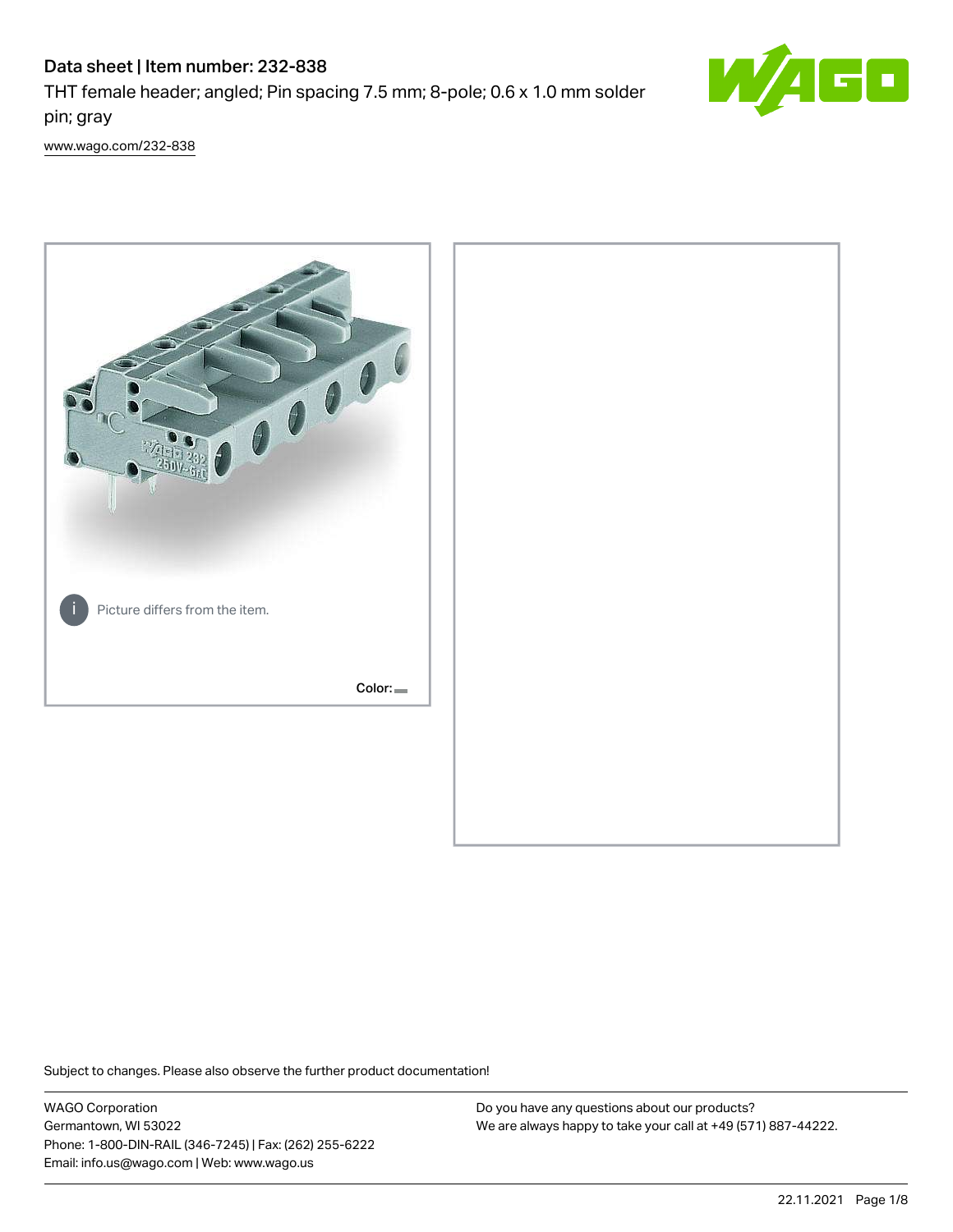

#### Dimensions in mm

 $L =$  (pole no.  $-1$ ) x pin spacing  $+5$  mm  $+ 1.5$  mm

Distance to first solder pin: 2.2 mm

2- to 3-pole female connectors – one latch only

#### Item description

- **Horizontal or vertical PCB mounting via straight or angled solder pins**
- For board-to-board and board-to-wire connections
- $\blacksquare$ Touch-proof PCB outputs
- $\blacksquare$ Easy-to-identify PCB inputs and outputs
- **Now With coding fingers**

Subject to changes. Please also observe the further product documentation!

WAGO Corporation Germantown, WI 53022 Phone: 1-800-DIN-RAIL (346-7245) | Fax: (262) 255-6222 Email: info.us@wago.com | Web: www.wago.us

Do you have any questions about our products? We are always happy to take your call at +49 (571) 887-44222.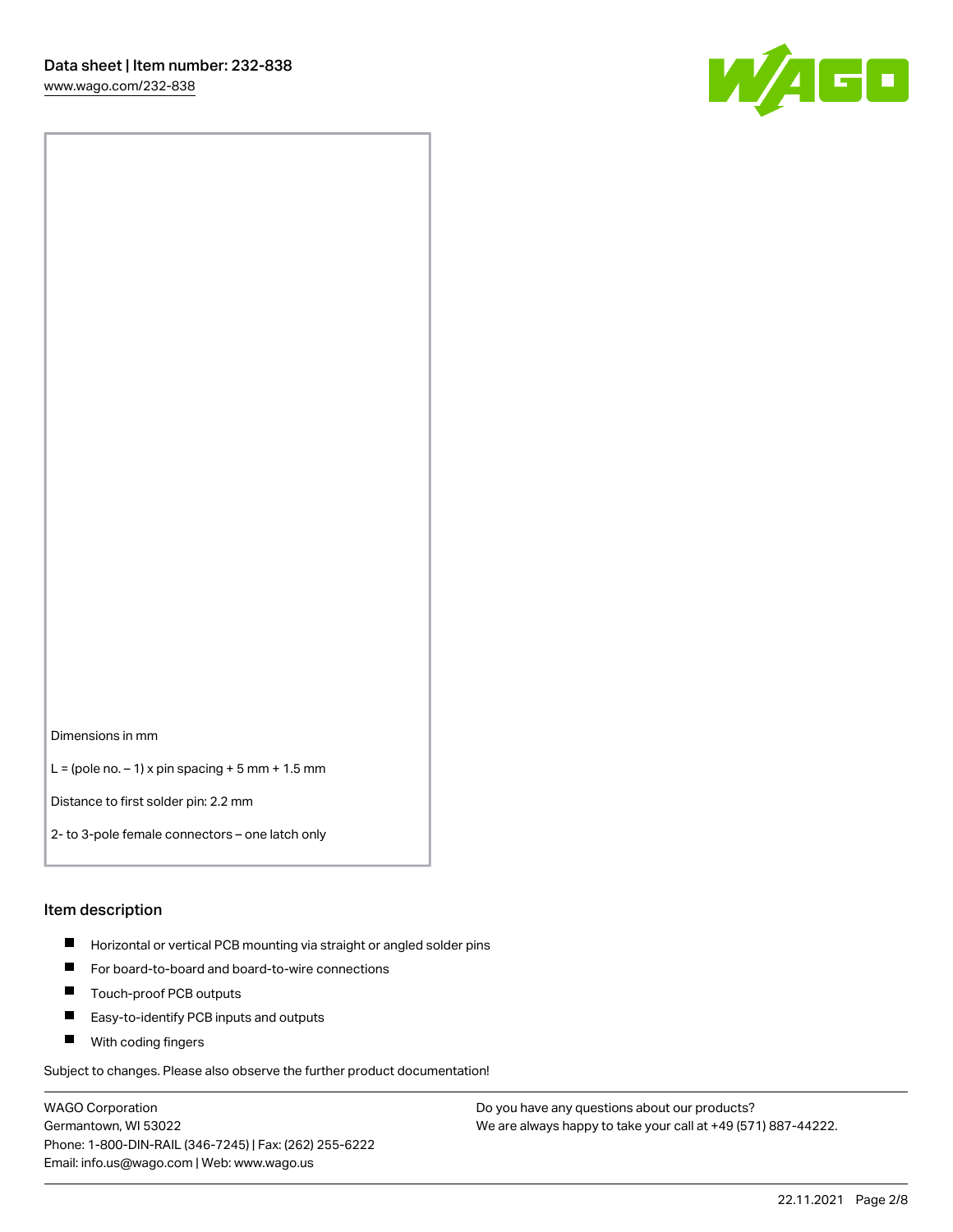

## Data Notes

| Safety information 1 | The MCS-MULTI CONNECTION SYSTEM includes connectors<br>without breaking capacity in accordance with DIN EN 61984. When<br>used as intended, these connectors must not be connected<br>/disconnected when live or under load. The circuit design should<br>ensure header pins, which can be touched, are not live when<br>unmated. |
|----------------------|-----------------------------------------------------------------------------------------------------------------------------------------------------------------------------------------------------------------------------------------------------------------------------------------------------------------------------------|
| Variants:            | Other pole numbers<br>3.8 mm pin projection for male headers with straight solder pins<br>Gold-plated or partially gold-plated contact surfaces<br>Other versions (or variants) can be requested from WAGO Sales or<br>configured at https://configurator.wago.com/                                                               |

# Electrical data

## IEC Approvals

| Ratings per                 | IEC/EN 60664-1                                                       |
|-----------------------------|----------------------------------------------------------------------|
| Rated voltage (III / 3)     | 500 V                                                                |
| Rated surge voltage (III/3) | 6 <sub>k</sub> V                                                     |
| Rated voltage (III/2)       | 630 V                                                                |
| Rated surge voltage (III/2) | 6 <sub>k</sub> V                                                     |
| Nominal voltage (II/2)      | 1000V                                                                |
| Rated surge voltage (II/2)  | 6 <sub>k</sub> V                                                     |
| Rated current               | 12A                                                                  |
| Legend (ratings)            | (III / 2) $\triangleq$ Overvoltage category III / Pollution degree 2 |

## UL Approvals

| Approvals per                  | <b>UL 1059</b> |
|--------------------------------|----------------|
| Rated voltage UL (Use Group B) | 300 V          |
| Rated current UL (Use Group B) | 15 A           |
| Rated voltage UL (Use Group D) | 300 V          |
| Rated current UL (Use Group D) | 10 A           |

# Ratings per UL

| Rated voltage UL 1977 | 600 V |
|-----------------------|-------|
| Rated current UL 1977 |       |

Subject to changes. Please also observe the further product documentation!

| <b>WAGO Corporation</b>                                | Do you have any questions about our products?                 |
|--------------------------------------------------------|---------------------------------------------------------------|
| Germantown, WI 53022                                   | We are always happy to take your call at +49 (571) 887-44222. |
| Phone: 1-800-DIN-RAIL (346-7245)   Fax: (262) 255-6222 |                                                               |
| Email: info.us@wago.com   Web: www.wago.us             |                                                               |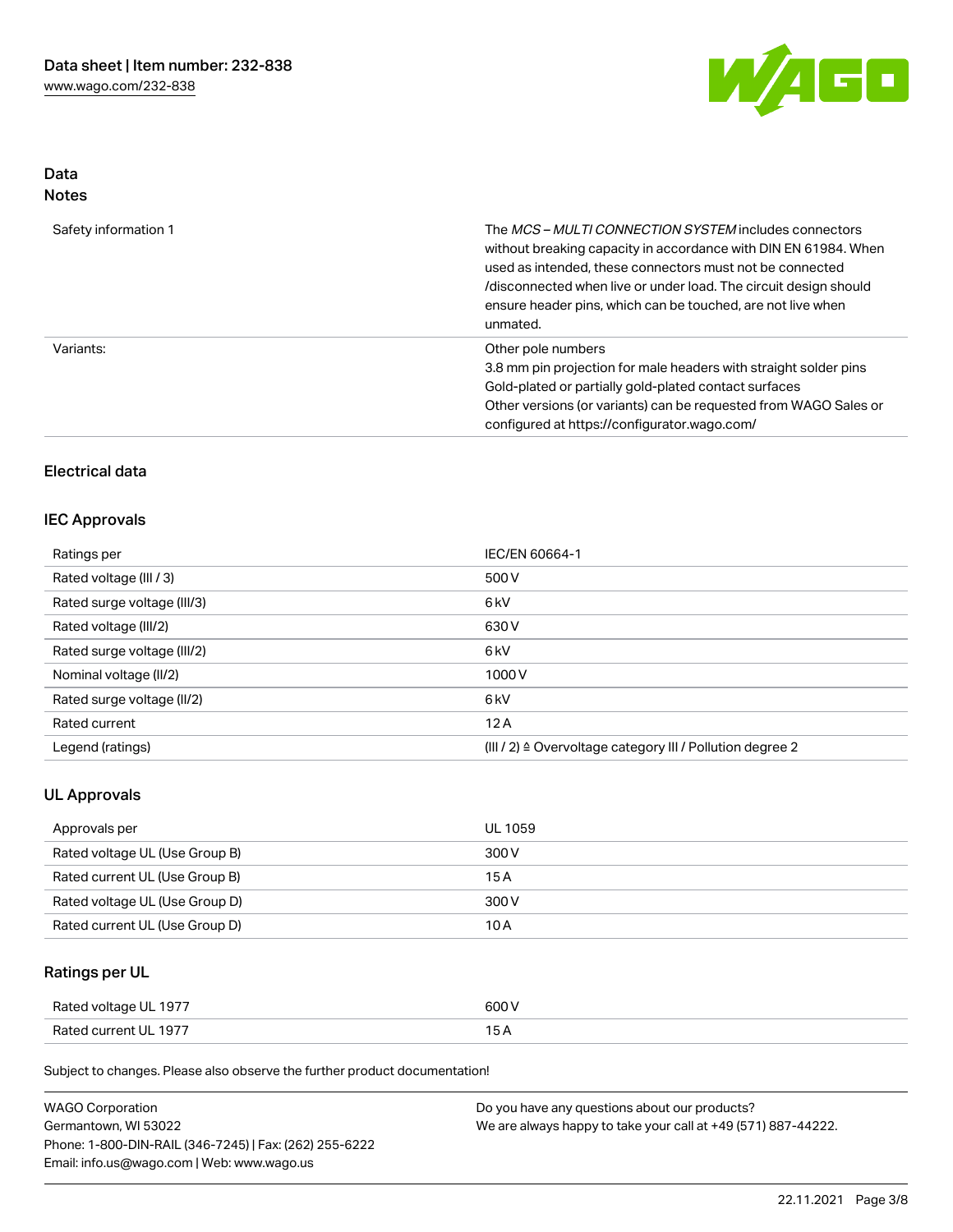

# CSA Approvals

| Approvals per                        | <b>CSA</b>            |  |
|--------------------------------------|-----------------------|--|
| Rated voltage CSA (Use Group B)      | 300V                  |  |
| Rated current CSA (Use Group B)      | 15A                   |  |
| Rated voltage CSA (Use Group D)      | 300V                  |  |
| Rated current CSA (Use Group D)      | 10A                   |  |
| <b>Connection data</b>               |                       |  |
| Total number of potentials           | 8                     |  |
| Number of connection types           | 1                     |  |
| Number of levels                     | 1                     |  |
| <b>Connection 1</b>                  |                       |  |
| Number of poles                      | 8                     |  |
| Physical data                        |                       |  |
| Pin spacing                          | 7.5 mm / 0.295 inch   |  |
| Width                                | 59 mm / 2.323 inch    |  |
| Height                               | 16.6 mm / 0.654 inch  |  |
| Height from the surface              | 11.6 mm / 0.457 inch  |  |
| Depth                                | 18.25 mm / 0.719 inch |  |
| Solder pin length                    | 5 <sub>mm</sub>       |  |
| Solder pin dimensions                | $0.6 \times 1$ mm     |  |
| Drilled hole diameter with tolerance | $1.3$ $(+0.1)$ mm     |  |

### Plug-in connection

| Contact type (pluggable connector) | Female header |
|------------------------------------|---------------|
| Connector (connection type)        | for PCB       |
| Mismating protection               | No            |
| Mating direction to the PCB        | 0°            |
| Locking of plug-in connection      | Without       |

## PCB contact

| PCB Contact            |                                            |
|------------------------|--------------------------------------------|
| Solder pin arrangement | over the entire female connector (in-line) |

Subject to changes. Please also observe the further product documentation!

| <b>WAGO Corporation</b>                                | Do you have any questions about our products?                 |
|--------------------------------------------------------|---------------------------------------------------------------|
| Germantown. WI 53022                                   | We are always happy to take your call at +49 (571) 887-44222. |
| Phone: 1-800-DIN-RAIL (346-7245)   Fax: (262) 255-6222 |                                                               |
| Email: info.us@wago.com   Web: www.wago.us             |                                                               |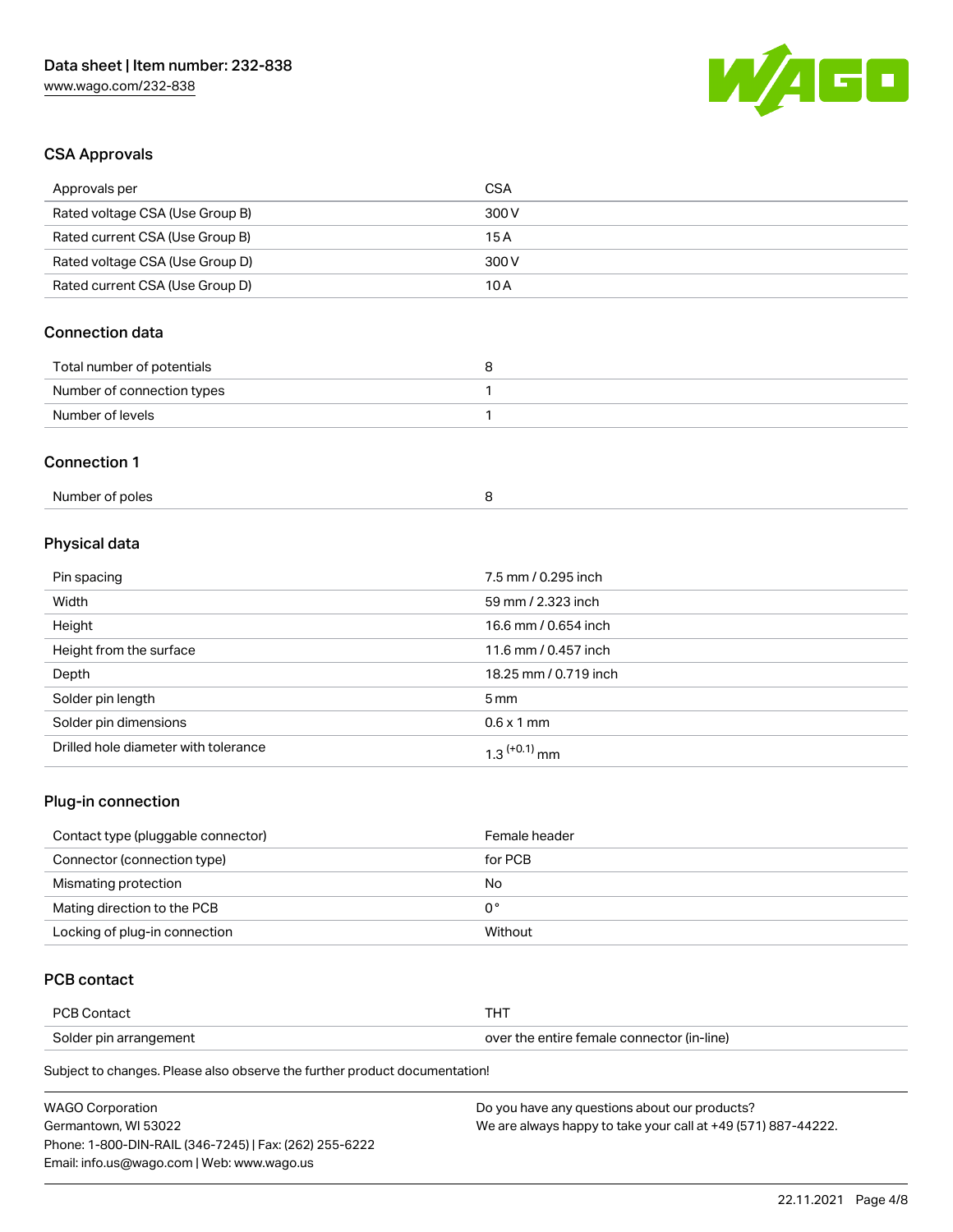

#### Material data

| Color                       | gray             |
|-----------------------------|------------------|
| Material group              |                  |
| Insulation material         | Polyamide (PA66) |
| Flammability class per UL94 | V <sub>0</sub>   |
| Contact material            | Copper alloy     |
| Contact plating             | tin-plated       |
| Fire load                   | 0.173 MJ         |
| Weight                      | 8.8 g            |

#### Environmental requirements

| Limit temperature range | $-60+85 °C$ |  |
|-------------------------|-------------|--|
|-------------------------|-------------|--|

## Commercial data

| Product Group         | 3 (Multi Conn. System) |
|-----------------------|------------------------|
| PU (SPU)              | 25 Stück               |
| Packaging type        | box                    |
| Country of origin     | <b>DE</b>              |
| <b>GTIN</b>           | 4044918580120          |
| Customs tariff number | 8536694040             |

### Approvals / Certificates

#### Country specific Approvals

| Logo                | Approval                                            | <b>Additional Approval Text</b> | Certificate<br>name |
|---------------------|-----------------------------------------------------|---------------------------------|---------------------|
|                     | CВ<br>DEKRA Certification B.V.                      | IEC 61984                       | NL-39756            |
| EMA<br><b>INEUR</b> | <b>KEMA/KEUR</b><br><b>DEKRA Certification B.V.</b> | EN 61984                        | 2190761.01          |

#### Ship Approvals

|      |                             |                          | Certificate |
|------|-----------------------------|--------------------------|-------------|
| Logo | Approval                    | Additional Approval Text | name        |
|      | ABS                         | -                        | 19-         |
|      | American Bureau of Shipping |                          | HG15869876- |

Subject to changes. Please also observe the further product documentation!

WAGO Corporation Germantown, WI 53022 Phone: 1-800-DIN-RAIL (346-7245) | Fax: (262) 255-6222 Email: info.us@wago.com | Web: www.wago.us Do you have any questions about our products? We are always happy to take your call at +49 (571) 887-44222.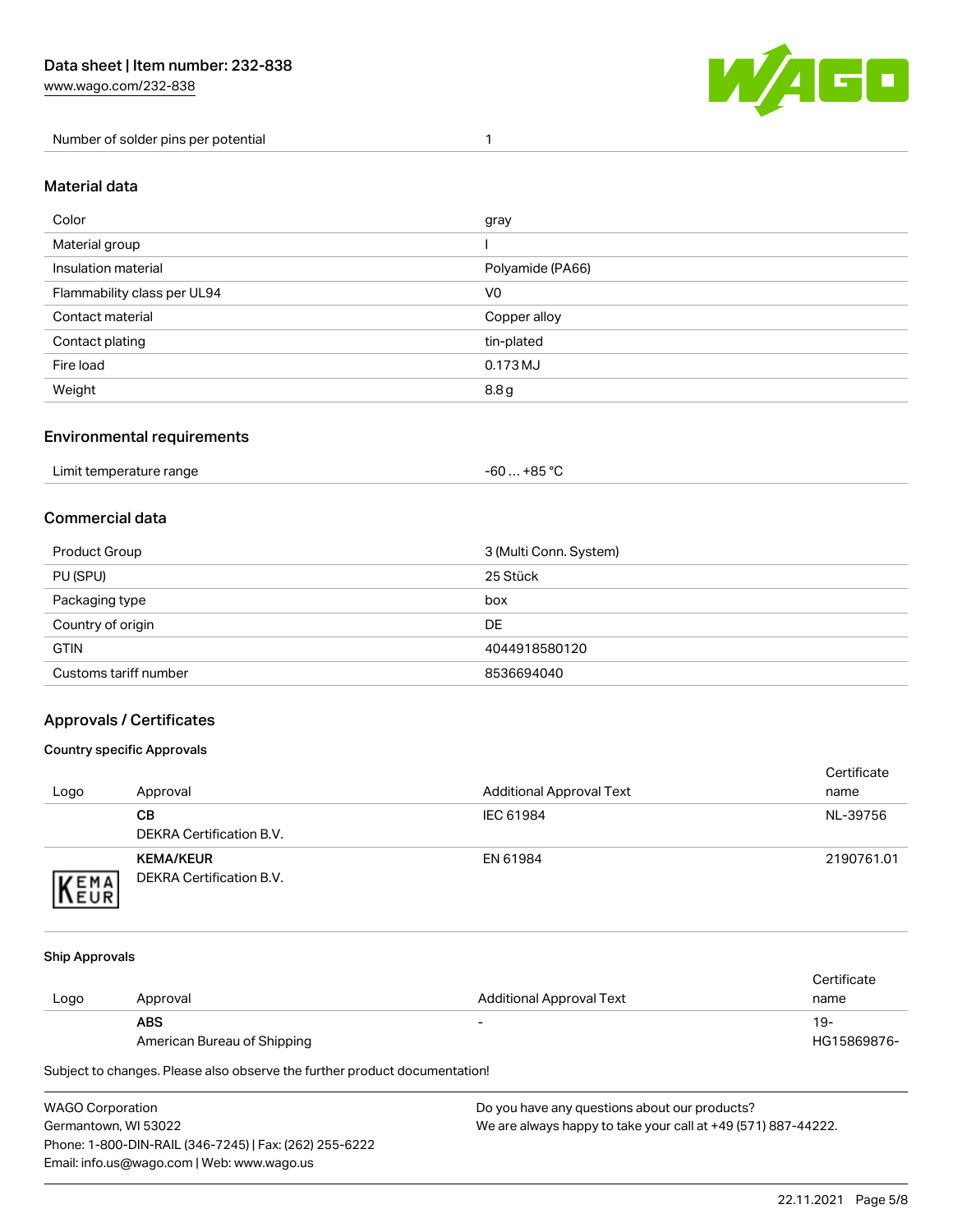



PDA

| ROVED      |                                        |                          |               |
|------------|----------------------------------------|--------------------------|---------------|
|            | <b>DNV GL</b>                          | $\overline{\phantom{0}}$ | TAE000016Z    |
|            | Det Norske Veritas, Germanischer Lloyd |                          |               |
| THE APROVA | LR<br>Lloyds Register                  | IEC 61984                | 96/20035 (E5) |

### UL-Approvals

| Logo                       | Approval                                    | <b>Additional Approval Text</b> | Certificate<br>name |
|----------------------------|---------------------------------------------|---------------------------------|---------------------|
| $\boldsymbol{\mathcal{P}}$ | <b>UR</b><br>Underwriters Laboratories Inc. | <b>UL 1059</b>                  | E45172              |
| 8                          | <b>UR</b><br>Underwriters Laboratories Inc. | <b>UL 1977</b>                  | E45171              |

# **Counterpart**

SEE AND

| ltem no.731-608<br>1-conductor male connector; CAGE CLAMP®; 2.5 mm <sup>2</sup> ; Pin spacing 7.5 mm; 8-pole; 2,50 mm <sup>2</sup> ; gray                                            | www.wago.com/731-608                 |
|--------------------------------------------------------------------------------------------------------------------------------------------------------------------------------------|--------------------------------------|
| Item no.731-608/019-000<br>1-conductor male connector; CAGE CLAMP <sup>®</sup> ; 2.5 mm <sup>2</sup> ; Pin spacing 7.5 mm; 8-pole; clamping collar;<br>$2,50$ mm <sup>2</sup> ; gray | www.wago.com/731-608<br>$/019 - 000$ |

#### Optional accessories

Testing accessories

| Testing accessories | Item no.: 210-136<br>Test plug; 2 mm Ø; with 500 mm cable                                                                    | www.wago.com/210-136 |
|---------------------|------------------------------------------------------------------------------------------------------------------------------|----------------------|
|                     | Item no.: 231-662<br>Test plugs for female connectors; for 7.5 mm and 7.62 mm pin spacing; 2,50 mm <sup>2</sup> ; light gray | www.wago.com/231-662 |

Subject to changes. Please also observe the further product documentation!

| WAGO Corporation                                       | Do you have any questions about our products?                 |  |
|--------------------------------------------------------|---------------------------------------------------------------|--|
| Germantown, WI 53022                                   | We are always happy to take your call at +49 (571) 887-44222. |  |
| Phone: 1-800-DIN-RAIL (346-7245)   Fax: (262) 255-6222 |                                                               |  |
| Email: info.us@wago.com   Web: www.wago.us             |                                                               |  |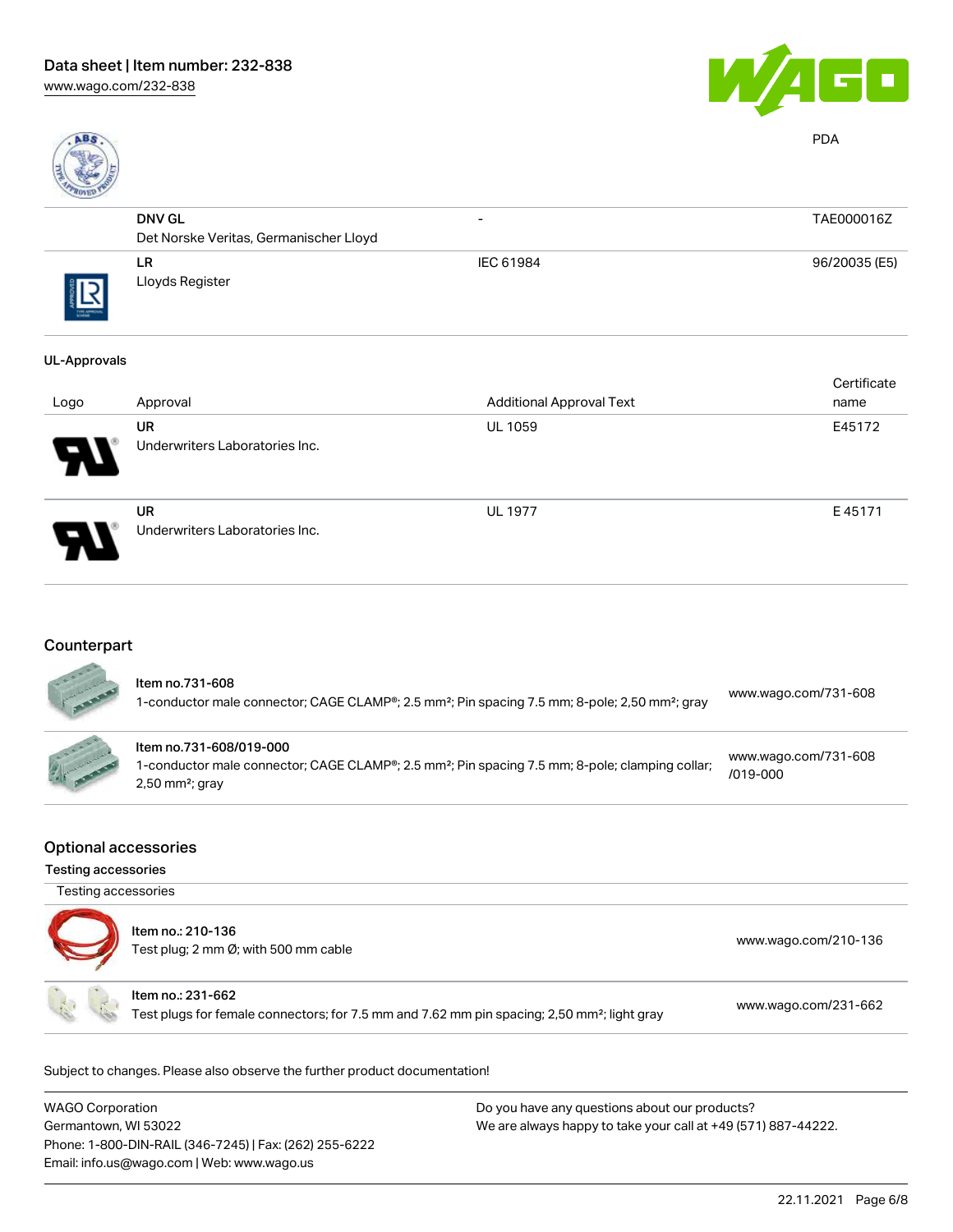

## Downloads Documentation

| <b>Additional Information</b><br>Technical explanations                                                                                                                | 2019 Apr 3 | pdf<br>2.0 MB | Download |
|------------------------------------------------------------------------------------------------------------------------------------------------------------------------|------------|---------------|----------|
| <b>CAD files</b>                                                                                                                                                       |            |               |          |
| CAD data                                                                                                                                                               |            |               |          |
| 2D/3D Models 232-838                                                                                                                                                   |            | URL           | Download |
| <b>CAE</b> data                                                                                                                                                        |            |               |          |
| EPLAN Data Portal 232-838                                                                                                                                              |            | URL           | Download |
| ZUKEN Portal 232-838                                                                                                                                                   |            | <b>URL</b>    | Download |
| <b>PCB Design</b>                                                                                                                                                      |            |               |          |
| Symbol and Footprint 232-838                                                                                                                                           |            | <b>URL</b>    | Download |
| CAx data for your PCB design, consisting of "schematic symbols and PCB footprints",<br>allow easy integration of the WAGO component into your development environment. |            |               |          |
| Supported formats:                                                                                                                                                     |            |               |          |
| ш<br>Accel EDA 14 & 15                                                                                                                                                 |            |               |          |
| ш<br>Altium 6 to current version                                                                                                                                       |            |               |          |
| ш<br>Cadence Allegro                                                                                                                                                   |            |               |          |
| П<br>DesignSpark                                                                                                                                                       |            |               |          |
| ш<br>Eagle Libraries                                                                                                                                                   |            |               |          |
| ш<br>KiCad                                                                                                                                                             |            |               |          |
| ш<br>Mentor Graphics BoardStation                                                                                                                                      |            |               |          |
| ш<br>Mentor Graphics Design Architect                                                                                                                                  |            |               |          |
| Mentor Graphics Design Expedition 99 and 2000                                                                                                                          |            |               |          |
| ш<br>OrCAD 9.X PCB and Capture                                                                                                                                         |            |               |          |
| ш<br>PADS PowerPCB 3, 3.5, 4.X, and 5.X                                                                                                                                |            |               |          |
| Ш<br>PADS PowerPCB and PowerLogic 3.0                                                                                                                                  |            |               |          |
| ш<br>PCAD 2000, 2001, 2002, 2004, and 2006                                                                                                                             |            |               |          |
| ш<br>Pulsonix 8.5 or newer                                                                                                                                             |            |               |          |
| H.<br>STL                                                                                                                                                              |            |               |          |

Subject to changes. Please also observe the further product documentation!

WAGO Corporation Germantown, WI 53022 Phone: 1-800-DIN-RAIL (346-7245) | Fax: (262) 255-6222 Email: info.us@wago.com | Web: www.wago.us

Do you have any questions about our products? We are always happy to take your call at +49 (571) 887-44222.